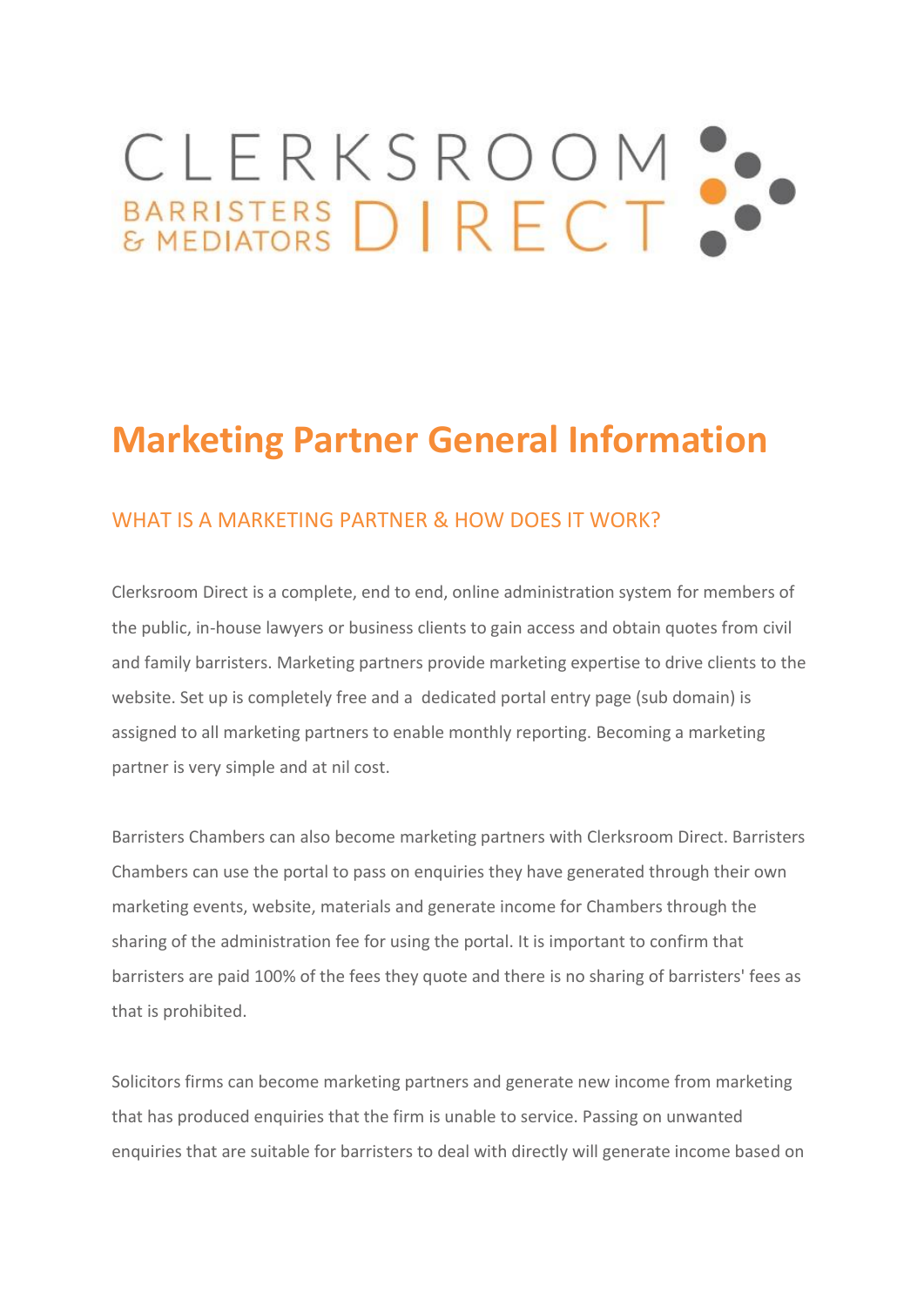50% of the administration fee. Average spend for a public access client is £750 + VAT to £1,000 + VAT in our experience but it can vary greatly depending on the nature of the enquiry. Based on a 50% split of the administration fee payable, the average marketing fee generated is therefore between £37.50 and £50.

If you would like to become a marketing partner, please download our marketing agreement at [www.clerksroomdirect.com](http://www.clerksroomdirect.com/)

# WHAT ADVERTISING RULES APPLY TO BARRISTERS IN ENGLAND & WALES?

The Code of Conduct for barristers in England & Wales provides guidance for barristers wishing to advertise. Clerksroom Direct is an administrative tool to allow barristers to market themselves, interact with potential public access clients, manage cases, fee quotes and compliance online. Barristers are paid 100% of the fees paid as quoted. The rules relating to barristers advertising are not specific to this portal but, anyone wishing to advertise and become a marketing partner should always ensure it is consistent with the British Codes of Advertising and Sales Promotion. Advertising should therefore not be inaccurate or likely to mislead, and should not bring the Bar into disrepute or diminish confidence in the administration of justice. Our guidance is to always ensure the client is fully informed of what is happening, what to expect and what the costs of using our service are, before the client proceeds. We also prefer not to influence client choice at any stage. Our aim is to offer a wide choice of options and supporting information to allow clients to make their own informed choice as to who they wish to work with. Clients then request a quote from their chosen barrister and decide themselves if they wish to proceed.

#### AFFILIATE MARKETING PROGRAM FOR PARTNERS & CHARITIES

If you have a website or create enquiries for legal services from members of the public, you can become an affiliate partner of Clerksroom Direct. We work with a wide range of marketing partners, clever web people and charities to promote the use of direct access to